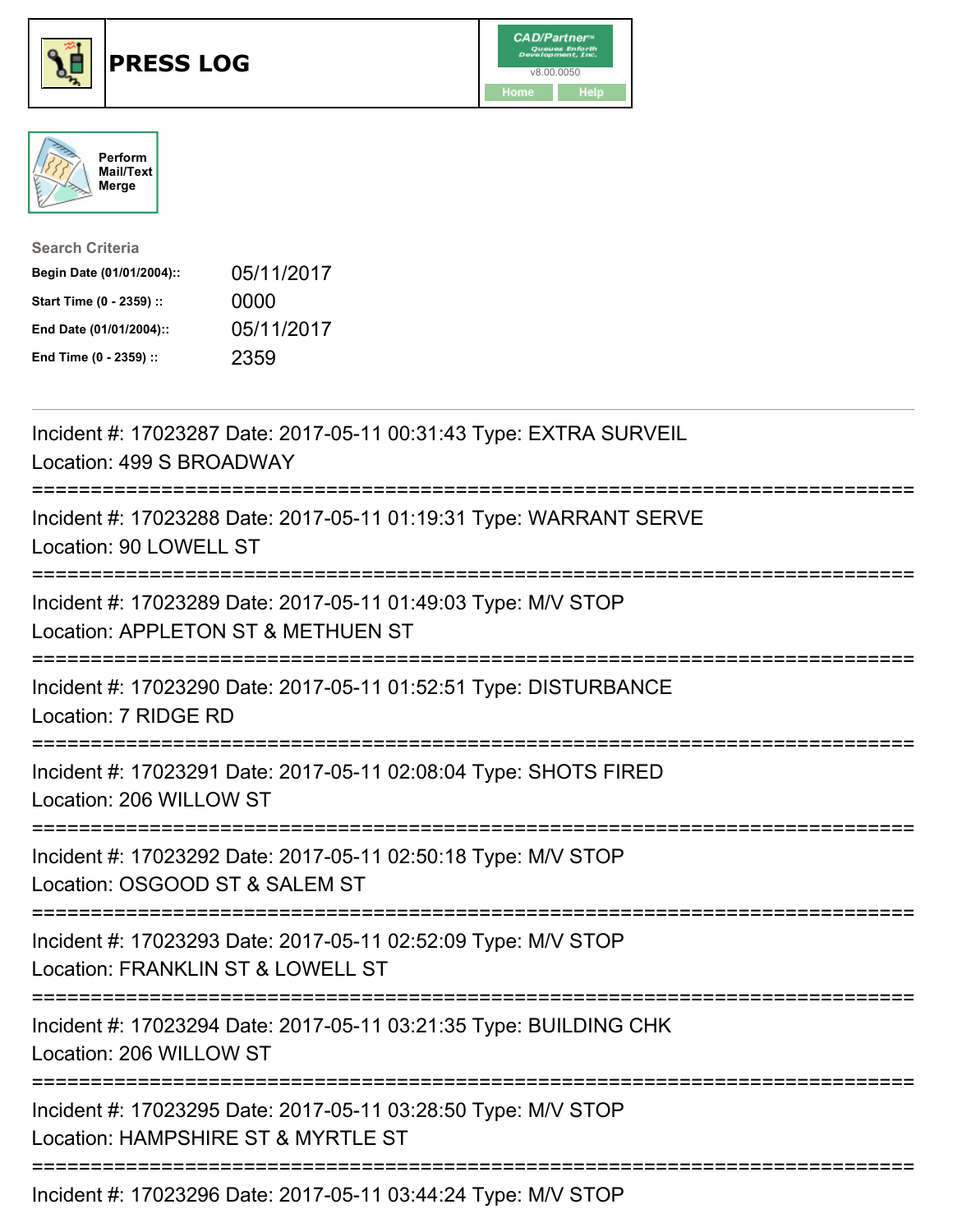| Location: AVON ST & JACKSON ST                                                                                           |
|--------------------------------------------------------------------------------------------------------------------------|
| Incident #: 17023297 Date: 2017-05-11 03:45:16 Type: MEDIC SUPPORT<br>Location: 355 PARK ST #450<br>:=================== |
| Incident #: 17023298 Date: 2017-05-11 03:52:29 Type: M/V STOP<br>Location: FALLS BRIDGE & S BROADWAY                     |
| Incident #: 17023300 Date: 2017-05-11 03:59:23 Type: BUILDING CHK<br>Location: 265 LOWELL ST                             |
| Incident #: 17023299 Date: 2017-05-11 04:01:39 Type: BUILDING CHK<br>Location: 499 S BROADWAY                            |
| Incident #: 17023301 Date: 2017-05-11 04:05:11 Type: M/V STOP<br>Location: MARGIN ST & MELVIN ST                         |
| Incident #: 17023302 Date: 2017-05-11 04:11:35 Type: NOISE ORD<br>Location: 2 GREENFIELD ST                              |
| Incident #: 17023303 Date: 2017-05-11 04:32:37 Type: M/V STOP<br>Location: OREGON AV & TOWER HILL ST                     |
| Incident #: 17023304 Date: 2017-05-11 04:58:15 Type: BUILDING CHK<br>Location: CVS PHARMACY / 266 BROADWAY               |
| Incident #: 17023305 Date: 2017-05-11 05:02:56 Type: M/V STOP<br>Location: BROADWAY & CROSS ST                           |
| Incident #: 17023306 Date: 2017-05-11 05:30:22 Type: MAN DOWN<br>Location: 134 PROSPECT ST                               |
| Incident #: 17023308 Date: 2017-05-11 06:04:47 Type: AUTO ACC/UNK PI<br>Location: CARVER ST & SALEM ST                   |
| Incident #: 17023307 Date: 2017-05-11 06:06:13 Type: VIO CITY ORD<br><b>Location: 9 DURANT ST</b>                        |
| Incident #: 17023309 Date: 2017-05-11 06:45:39 Type: M/V STOP<br>Location: MERRIMACK ST & S BROADWAY                     |
| Incident #: 17023310 Date: 2017-05-11 06:49:10 Type: M/V STOP                                                            |

Incident #: 17023310 Date: 2017-05-11 06:49:10 Type: M/V STOP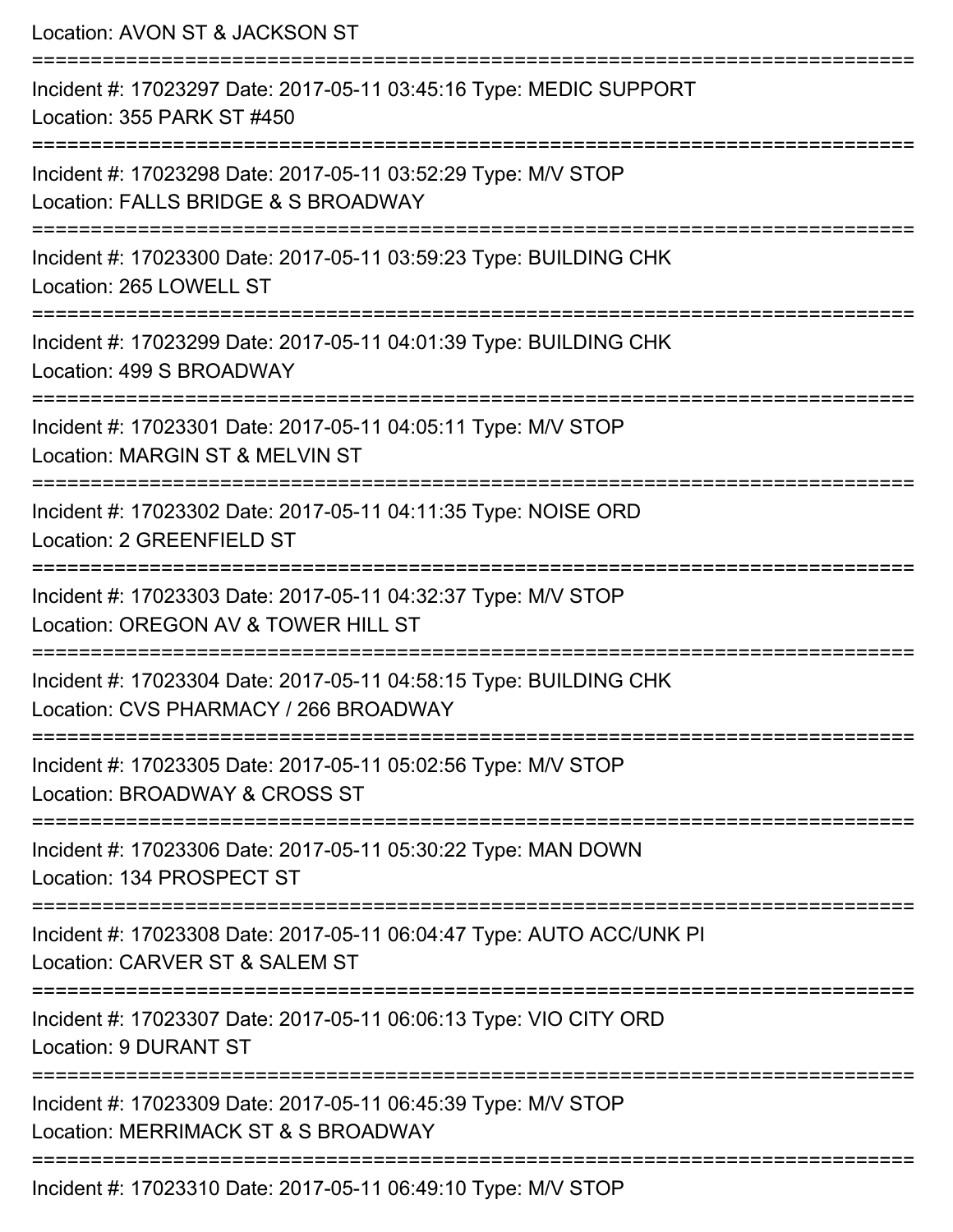| Incident #: 17023311 Date: 2017-05-11 06:51:51 Type: M/V STOP<br>Location: GROTON ST & S BROADWAY                          |
|----------------------------------------------------------------------------------------------------------------------------|
| Incident #: 17023312 Date: 2017-05-11 06:58:35 Type: M/V STOP<br>Location: MERRIMACK ST & PARKER ST                        |
| Incident #: 17023313 Date: 2017-05-11 07:05:52 Type: SUS PERS/MV<br>Location: HIGH ST & PROSPECT CT                        |
| Incident #: 17023314 Date: 2017-05-11 07:25:31 Type: A&B D/W PAST<br>Location: LAWRENCE GENERAL HOSPITAL / 1 GENERAL ST    |
| Incident #: 17023315 Date: 2017-05-11 07:39:48 Type: M/V STOP<br>Location: AUBURN ST & HAMPSHIRE ST<br>=================== |
| Incident #: 17023316 Date: 2017-05-11 08:03:08 Type: AUTO ACC/NO PI<br>Location: 664 LOWELL ST                             |
| Incident #: 17023317 Date: 2017-05-11 08:32:26 Type: WARRANT SERVE<br>Location: 34 SHAW ST                                 |
| Incident #: 17023318 Date: 2017-05-11 08:57:10 Type: LARCENY/MV/PAST<br>Location: 67 KINGSTON ST #2                        |
| Incident #: 17023319 Date: 2017-05-11 09:21:24 Type: PARK & WALK<br>Location: BROADWAY & PARK ST                           |
| Incident #: 17023320 Date: 2017-05-11 09:26:56 Type: AUTO ACC/NO PI<br>Location: 11 BAILEY ST                              |
| Incident #: 17023321 Date: 2017-05-11 09:29:47 Type: M/V STOP<br>Location: AUBURN ST & HAMPSHIRE ST                        |
| Incident #: 17023322 Date: 2017-05-11 09:44:32 Type: MEDIC SUPPORT<br>Location: 3A STEVENS ST                              |
| Incident #: 17023323 Date: 2017-05-11 09:45:41 Type: HIT & RUN M/V<br>Location: 154 S BROADWAY                             |
| Incident #: 17023324 Date: 2017-05-11 09:49:13 Type: DISTURBANCE                                                           |

 $L = LL = L \cdot \mathbf{A}$  WOOD WAY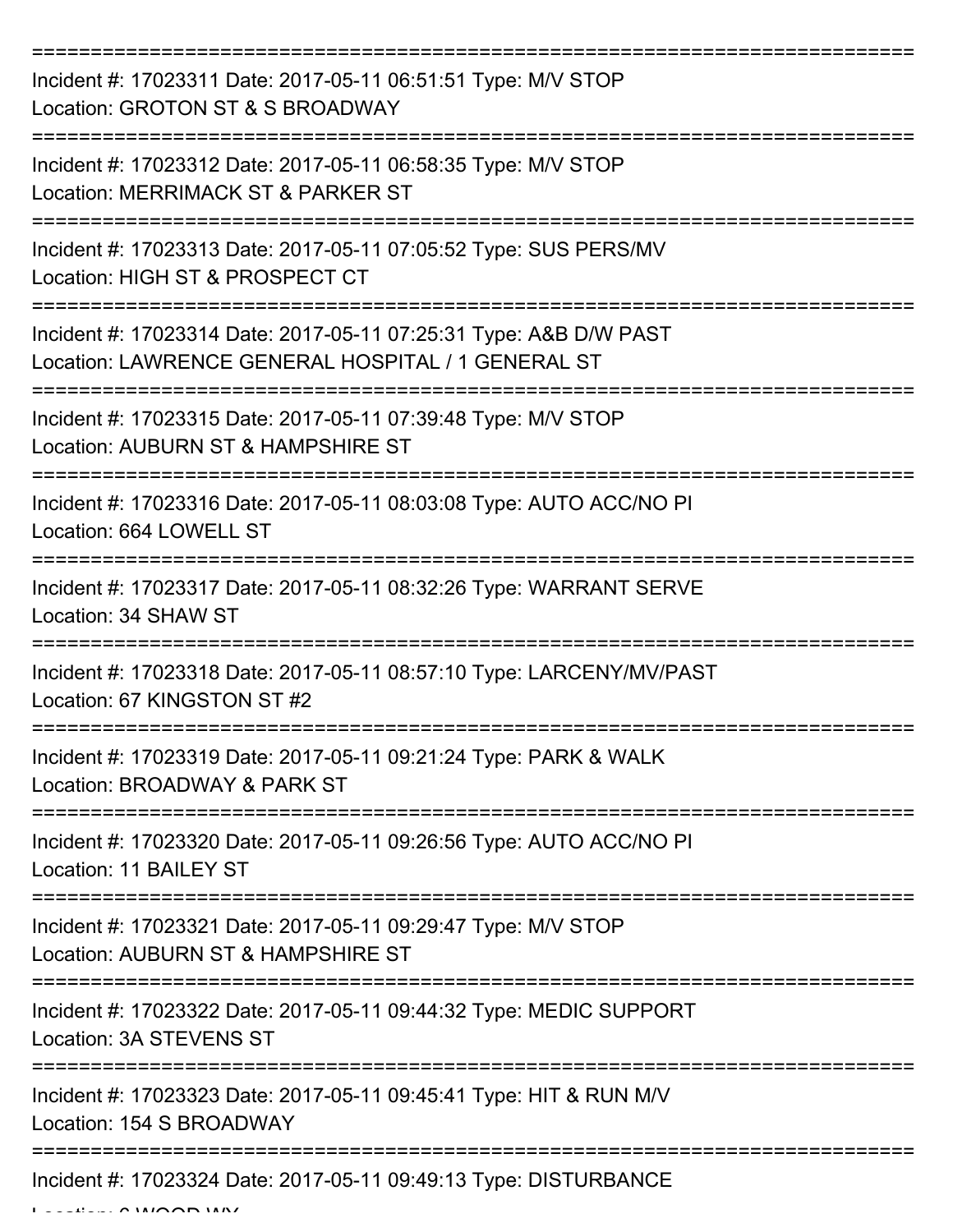| Incident #: 17023325 Date: 2017-05-11 09:49:38 Type: B&E/MV/PAST<br>Location: 2 E HAVERHILL ST      |
|-----------------------------------------------------------------------------------------------------|
| Incident #: 17023326 Date: 2017-05-11 09:54:42 Type: 209A/SERVE<br>Location: 191 PROSPECT ST        |
| Incident #: 17023327 Date: 2017-05-11 10:00:53 Type: INVESTIGATION<br>Location: 17 HOLT ST FL 1     |
| Incident #: 17023328 Date: 2017-05-11 10:06:12 Type: PARK & WALK<br>Location: BROADWAY & PARK ST    |
| Incident #: 17023329 Date: 2017-05-11 10:08:23 Type: TOW/REPOSSED<br>Location: 610 S UNION ST       |
| Incident #: 17023330 Date: 2017-05-11 10:09:12 Type: M/V STOP<br>Location: 0 BROADWAY               |
| Incident #: 17023331 Date: 2017-05-11 10:11:05 Type: TRESPASSING<br>Location: 90 LOWELL ST          |
| Incident #: 17023332 Date: 2017-05-11 10:13:12 Type: M/V STOP<br>Location: LAWRENCE ST & LOWELL ST  |
| Incident #: 17023333 Date: 2017-05-11 10:14:09 Type: 209A/SERVE<br>Location: 391 CHESTNUT ST        |
| Incident #: 17023334 Date: 2017-05-11 10:28:28 Type: 209A/SERVE<br>Location: 15 FOREST ST           |
| Incident #: 17023335 Date: 2017-05-11 10:34:29 Type: M/V STOP<br>Location: FERRY ST & LESLIE ST     |
| Incident #: 17023336 Date: 2017-05-11 10:37:02 Type: M/V STOP<br>Location: HAMPSHIRE ST & MYRTLE ST |
| Incident #: 17023337 Date: 2017-05-11 10:42:59 Type: M/V STOP<br>Location: BROADWAY & GREEN ST      |
| Incident #: 17023338 Date: 2017-05-11 10:43:25 Type: M/V STOP                                       |

Location: BDOOK ST & HINION ST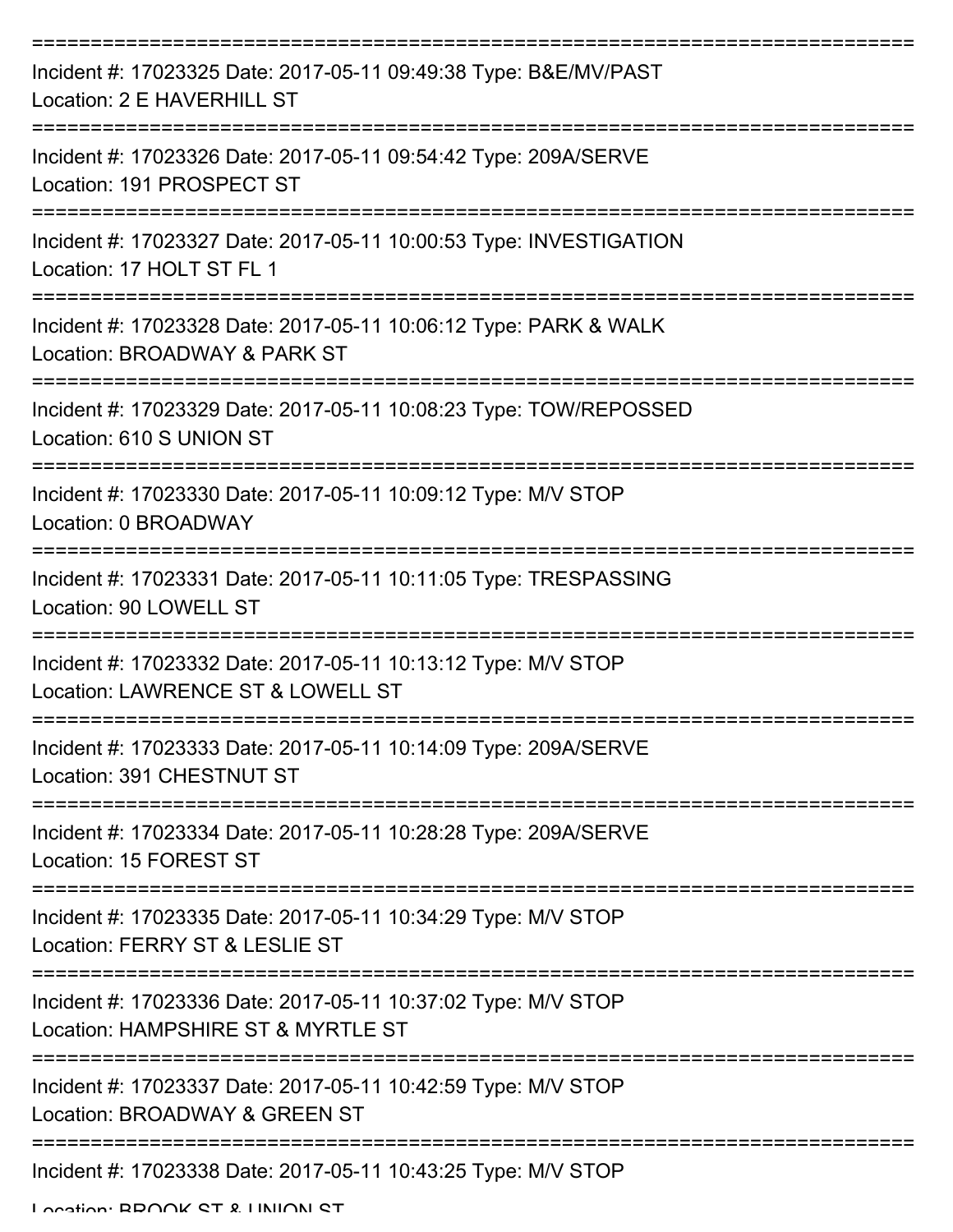| Incident #: 17023339 Date: 2017-05-11 10:47:58 Type: M/V STOP<br>Location: BRADFORD ST & FRANKLIN ST               |
|--------------------------------------------------------------------------------------------------------------------|
| Incident #: 17023340 Date: 2017-05-11 10:50:28 Type: M/V STOP<br>Location: BROADWAY & HAVERHILL ST                 |
| Incident #: 17023341 Date: 2017-05-11 10:52:24 Type: MAL DAMAGE<br>Location: 32 HOBSON ST                          |
| Incident #: 17023342 Date: 2017-05-11 10:55:55 Type: M/V STOP<br>Location: ANDOVER ST & PARKER ST                  |
| Incident #: 17023343 Date: 2017-05-11 10:57:20 Type: PARK & WALK<br>Location: BRADFORD ST & BROADWAY               |
| Incident #: 17023344 Date: 2017-05-11 11:01:03 Type: M/V STOP<br>Location: BROADWAY & ESSEX ST                     |
| Incident #: 17023346 Date: 2017-05-11 11:08:13 Type: LOST PROPERTY<br>Location: 208 CARLETON ST                    |
| :===========<br>Incident #: 17023347 Date: 2017-05-11 11:10:34 Type: VIO CITY ORD<br>Location: 30 INTERNATIONAL WY |
| Incident #: 17023345 Date: 2017-05-11 11:10:44 Type: M/V STOP<br>Location: BERKELEY ST & MONTGOMERY ST             |
| Incident #: 17023348 Date: 2017-05-11 11:17:29 Type: M/V STOP<br>Location: AMES ST & LOWELL ST                     |
| Incident #: 17023349 Date: 2017-05-11 11:18:20 Type: M/V STOP<br>Location: BERKELEY ST & JACKSON ST                |
| Incident #: 17023350 Date: 2017-05-11 11:25:07 Type: ALARMS<br>Location: 19 MONTGOMERY ST                          |
| Incident #: 17023351 Date: 2017-05-11 11:30:56 Type: M/V STOP<br>Location: ARCHER ST & WEST ST                     |
| Incident #: 17023352 Date: 2017-05-11 11:32:48 Type: M/V STOP<br>Location: BERKELEY ST & BRUCE ST                  |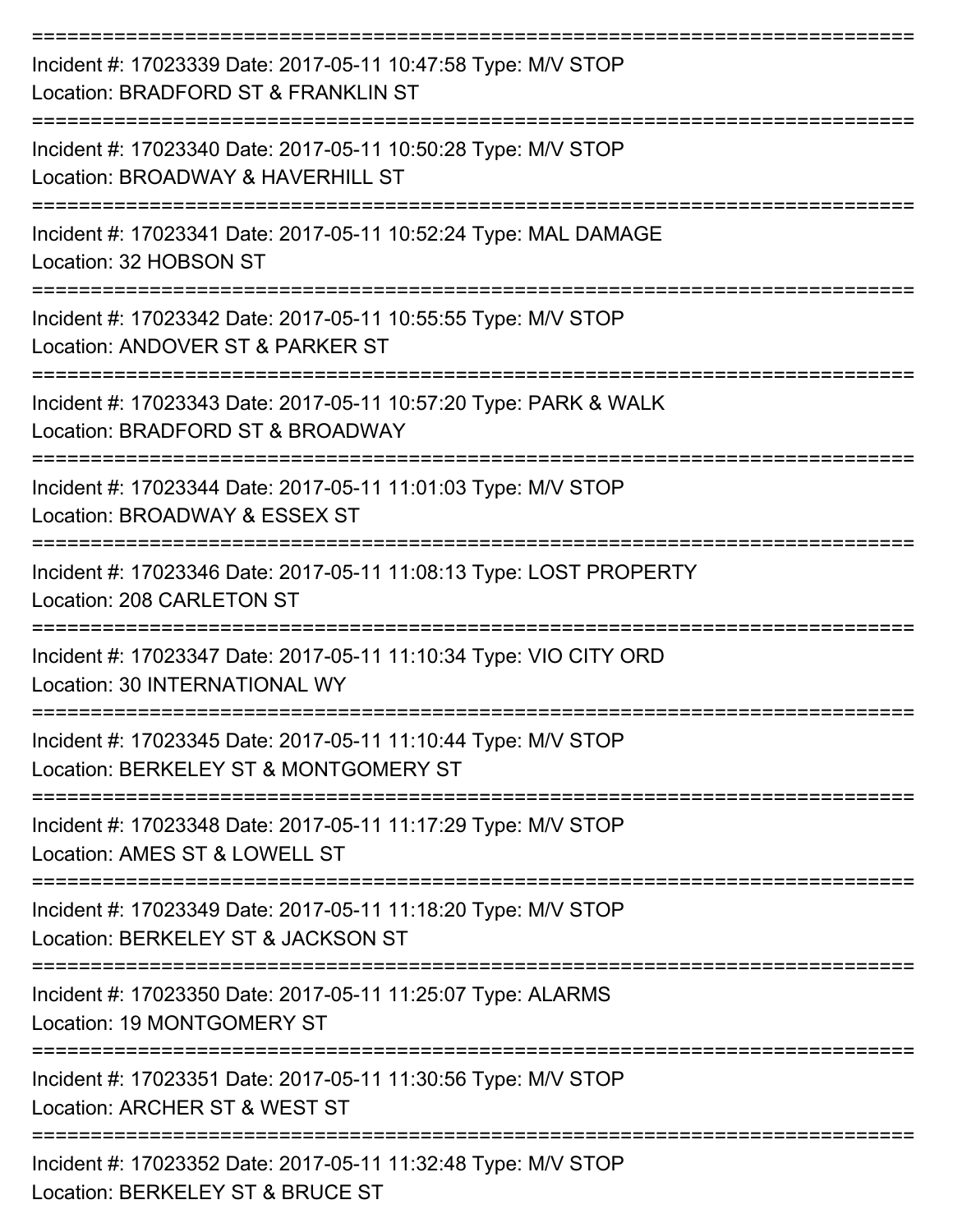| Incident #: 17023353 Date: 2017-05-11 11:34:39 Type: M/V STOP<br>Location: SOUTH ST & WEDGEWOOD RD                                  |
|-------------------------------------------------------------------------------------------------------------------------------------|
| ------------------------------<br>Incident #: 17023354 Date: 2017-05-11 11:39:56 Type: M/V STOP<br>Location: AMES ST & LOWELL ST    |
| Incident #: 17023355 Date: 2017-05-11 11:42:41 Type: MV/BLOCKING<br>Location: N PARISH RD                                           |
| Incident #: 17023356 Date: 2017-05-11 11:43:19 Type: M/V STOP<br>Location: SOUTH ST                                                 |
| Incident #: 17023357 Date: 2017-05-11 11:43:40 Type: M/V STOP<br>Location: HAMPSHIRE ST & HAVERHILL ST<br>========================= |
| Incident #: 17023358 Date: 2017-05-11 11:48:41 Type: M/V STOP<br><b>Location: SOUTH ST</b>                                          |
| Incident #: 17023359 Date: 2017-05-11 11:49:35 Type: 209A/SERVE<br>Location: 357 WATER ST<br>==================================     |
| Incident #: 17023360 Date: 2017-05-11 11:50:26 Type: SPECIAL CHECK<br>Location: 57 MARBLE AV                                        |
| Incident #: 17023361 Date: 2017-05-11 11:53:00 Type: M/V STOP<br>Location: SOUTH ST                                                 |
| Incident #: 17023362 Date: 2017-05-11 12:02:26 Type: M/V STOP<br><b>Location: SOUTH ST</b>                                          |
| Incident #: 17023363 Date: 2017-05-11 12:04:07 Type: PARK & WALK<br>Location: BRADFORD ST & BROADWAY                                |
| Incident #: 17023364 Date: 2017-05-11 12:07:46 Type: 209A/SERVE<br>Location: 2 WASHINGTON ST                                        |
| Incident #: 17023365 Date: 2017-05-11 12:08:53 Type: M/V STOP<br>Location: SOUTH ST                                                 |
| Incident #: 17023366 Date: 2017-05-11 12:09:43 Type: MEDIC SUPPORT<br>Location: LOWELL ST & MILTON ST                               |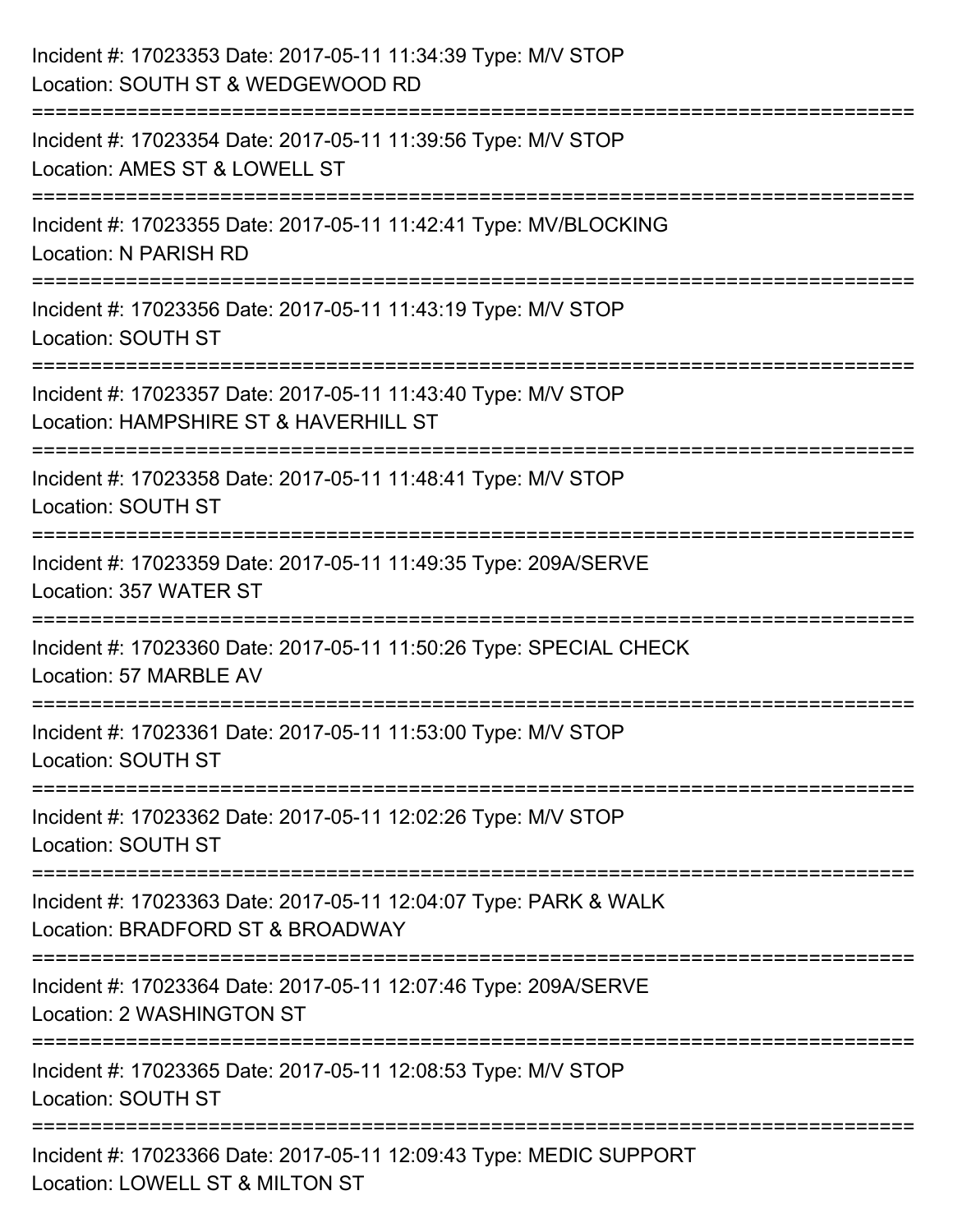| Incident #: 17023367 Date: 2017-05-11 12:27:55 Type: M/V STOP<br>Location: 455 HAVERHILL ST                                         |
|-------------------------------------------------------------------------------------------------------------------------------------|
| Incident #: 17023368 Date: 2017-05-11 12:29:42 Type: M/V STOP<br>Location: BROADWAY & COMMON ST                                     |
| Incident #: 17023369 Date: 2017-05-11 12:36:42 Type: TRESPASSING<br>Location: 86 AVON ST                                            |
| Incident #: 17023370 Date: 2017-05-11 12:38:04 Type: UNATENEDCHILD<br><b>Location: COMMON ST</b>                                    |
| Incident #: 17023371 Date: 2017-05-11 12:45:06 Type: 209A/SERVE<br>Location: 90 LOWELL ST                                           |
| Incident #: 17023372 Date: 2017-05-11 12:46:36 Type: 209A/SERVE<br>Location: 90 LOWELL ST                                           |
| Incident #: 17023374 Date: 2017-05-11 12:47:52 Type: 209A/SERVE<br>Location: 90 LOWELL ST                                           |
| Incident #: 17023373 Date: 2017-05-11 12:48:20 Type: SUS PERS/MV<br>Location: 25 BERKELEY ST                                        |
| Incident #: 17023375 Date: 2017-05-11 12:49:37 Type: 209A/SERVE<br>Location: 90 LOWELL ST                                           |
| Incident #: 17023376 Date: 2017-05-11 12:51:40 Type: 209A/SERVE<br>Location: 117 WILLOW ST                                          |
| Incident #: 17023377 Date: 2017-05-11 12:55:38 Type: UNATENEDCHILD<br>Location: 73 WINTHROP AV                                      |
| Incident #: 17023379 Date: 2017-05-11 13:08:34 Type: AUTO ACC/NO PI<br>Location: 333 WINTHROP AV                                    |
| =======================<br>Incident #: 17023378 Date: 2017-05-11 13:09:32 Type: M/V STOP<br>Location: E HAVERHILL ST & HAVERHILL ST |
| Incident #: 17023380 Date: 2017-05-11 13:18:45 Type: LARCENY/PROG<br>Location: 550 BROADWAY                                         |

===========================================================================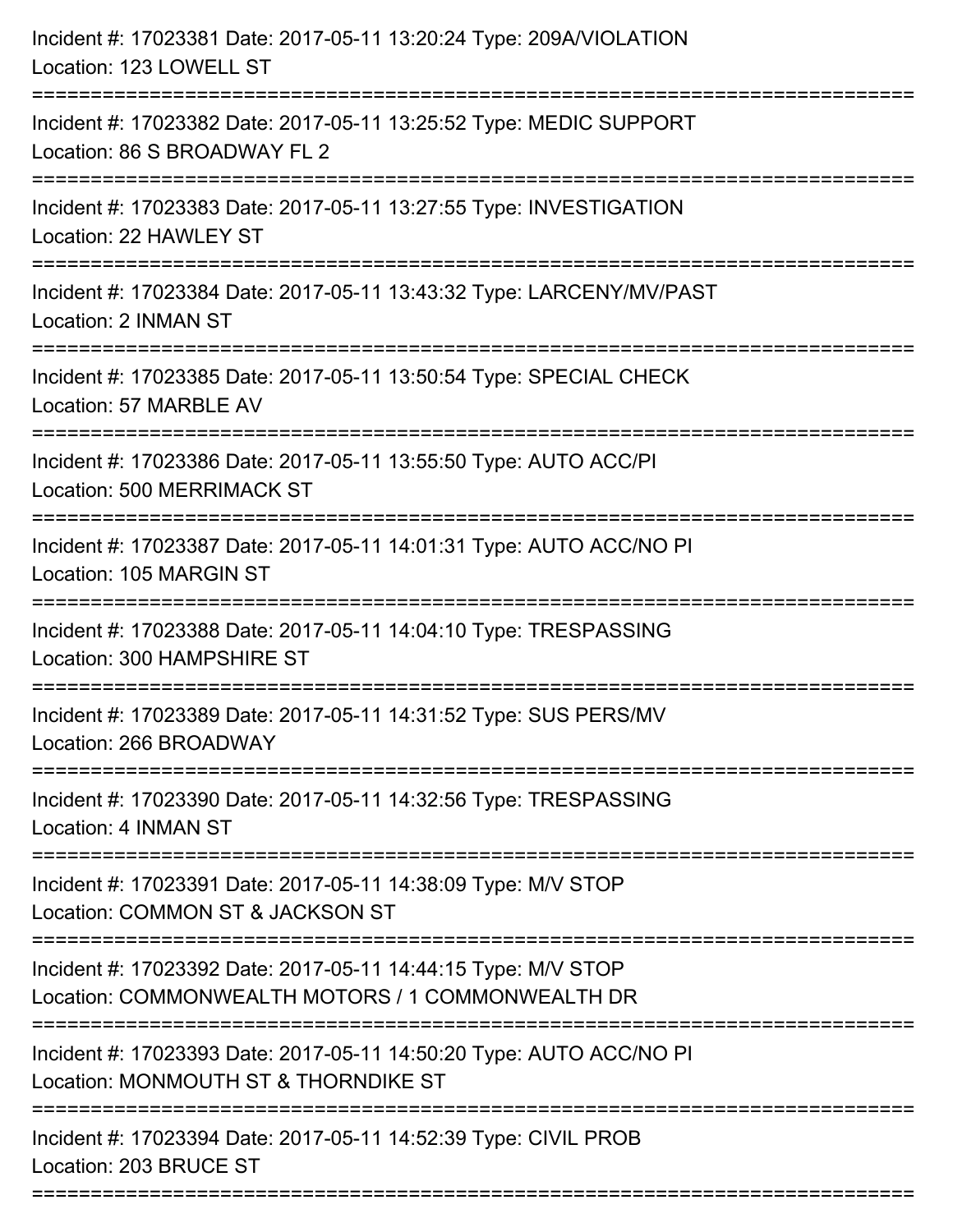Location: AVON ST

| Incident #: 17023396 Date: 2017-05-11 15:11:20 Type: M/V STOP<br>Location: ESSEX ST & MARGIN ST            |
|------------------------------------------------------------------------------------------------------------|
| Incident #: 17023397 Date: 2017-05-11 15:13:45 Type: TRESPASSING<br>Location: 572 ESSEX ST                 |
| Incident #: 17023398 Date: 2017-05-11 15:15:21 Type: M/V STOP<br><b>Location: BENNINGTON ST</b>            |
| Incident #: 17023400 Date: 2017-05-11 15:38:46 Type: SUS PERS/MV<br>Location: ALLSTON ST & HOWARD ST       |
| Incident #: 17023399 Date: 2017-05-11 15:41:56 Type: M/V STOP<br><b>Location: BROOK ST</b><br>------------ |
| Incident #: 17023401 Date: 2017-05-11 15:43:17 Type: FIGHT<br>Location: 224 PHILLIPS ST                    |
| Incident #: 17023403 Date: 2017-05-11 15:45:53 Type: MEDIC SUPPORT<br>Location: 200 COMMON ST              |
| Incident #: 17023402 Date: 2017-05-11 15:47:19 Type: AUTO ACC/NO PI<br>Location: 190 HAMPSHIRE ST          |
| Incident #: 17023404 Date: 2017-05-11 15:49:19 Type: DISTURBANCE<br>Location: 29 MORTON ST FL 3            |
| Incident #: 17023405 Date: 2017-05-11 16:02:28 Type: INVEST CONT<br>Location: 67 FRANKLIN ST               |
| Incident #: 17023406 Date: 2017-05-11 16:07:39 Type: M/V STOP<br>Location: ESSEX ST & NEWBURY ST           |
| Incident #: 17023407 Date: 2017-05-11 16:09:41 Type: SELECTIVE ENF<br>Location: SOUTH ST                   |
| Incident #: 17023408 Date: 2017-05-11 16:11:08 Type: M/V STOP<br>Location: 134 BERNARD AV                  |
| -----------------------------------                                                                        |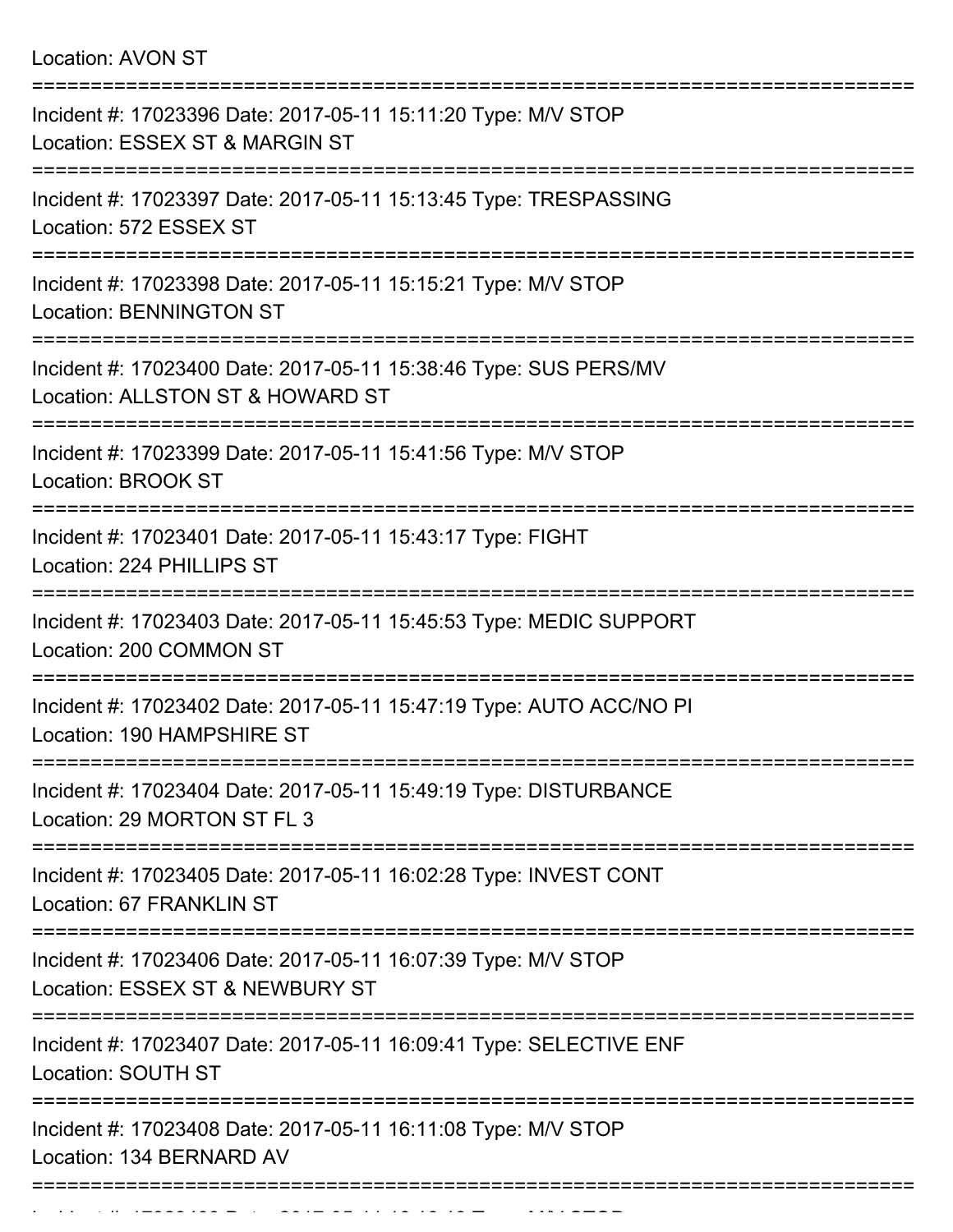Location: BOXFORD ST & WINTHROP AV

| Incident #: 17023410 Date: 2017-05-11 16:19:15 Type: M/V STOP<br>Location: BROADWAY & LOWELL ST     |
|-----------------------------------------------------------------------------------------------------|
| Incident #: 17023411 Date: 2017-05-11 16:23:32 Type: M/V STOP<br>Location: BOXFORD ST & WINTHROP AV |
| Incident #: 17023412 Date: 2017-05-11 16:24:07 Type: A&B PROG<br>Location: 153 BEACON AV            |
| Incident #: 17023413 Date: 2017-05-11 16:30:53 Type: M/V STOP<br>Location: BROADWAY & LOWELL ST     |
| Incident #: 17023414 Date: 2017-05-11 16:32:18 Type: M/V STOP<br>Location: ANDOVER ST & WINTHROP AV |
| Incident #: 17023415 Date: 2017-05-11 16:39:12 Type: M/V STOP<br>Location: BROADWAY & LOWELL ST     |
| Incident #: 17023416 Date: 2017-05-11 16:39:54 Type: M/V STOP<br>Location: ANDOVER ST & PARKER ST   |
| Incident #: 17023417 Date: 2017-05-11 16:44:19 Type: M/V STOP<br>Location: SOUTH ST                 |
| Incident #: 17023418 Date: 2017-05-11 16:47:39 Type: M/V STOP<br>Location: FRANKLIN ST & LOWELL ST  |
| Incident #: 17023421 Date: 2017-05-11 16:49:42 Type: A&B PAST<br>Location: 324 BROADWAY             |
| Incident #: 17023419 Date: 2017-05-11 16:50:28 Type: TRESPASSING<br>Location: 153 BEACON AV         |
| Incident #: 17023420 Date: 2017-05-11 16:51:06 Type: M/V STOP<br>Location: BROADWAY & LOWELL ST     |
| Incident #: 17023422 Date: 2017-05-11 16:51:49 Type: STOL/MV/PAS<br>Location: 40 LAWRENCE ST        |
|                                                                                                     |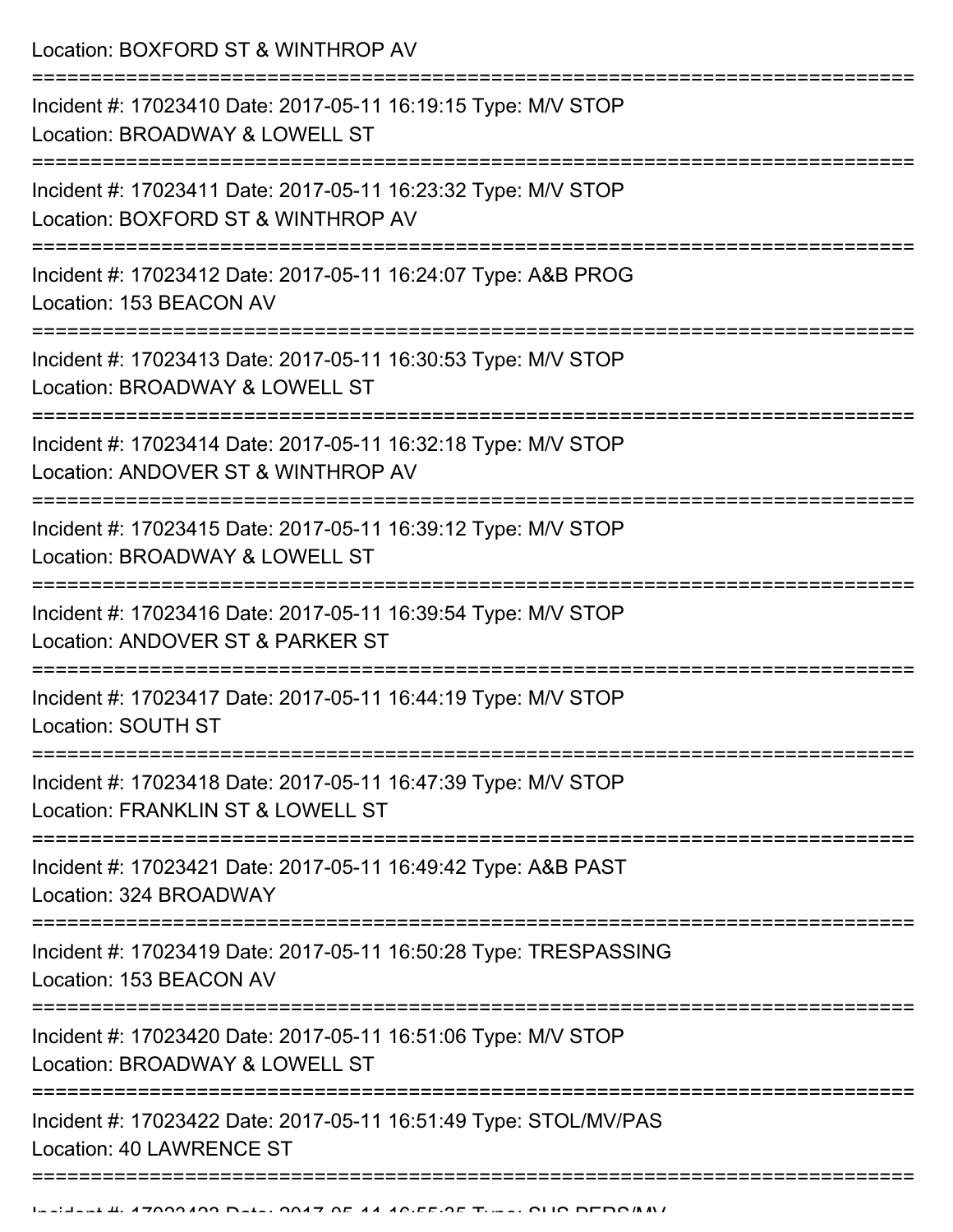| Location: WALGREENS / 135 BROADWAY                                                                                        |
|---------------------------------------------------------------------------------------------------------------------------|
| Incident #: 17023424 Date: 2017-05-11 17:00:44 Type: M/V STOP<br>Location: BROADWAY & LOWELL ST                           |
| Incident #: 17023425 Date: 2017-05-11 17:06:12 Type: MEDIC SUPPORT<br>Location: MERRIMACK ST & S UNION ST                 |
| Incident #: 17023426 Date: 2017-05-11 17:08:16 Type: M/V STOP<br>Location: DORCHESTER ST & S UNION ST                     |
| ----------------------<br>Incident #: 17023427 Date: 2017-05-11 17:12:19 Type: M/V STOP<br>Location: BROADWAY & LOWELL ST |
| Incident #: 17023428 Date: 2017-05-11 17:13:19 Type: M/V STOP<br>Location: AMESBURY ST & ESSEX ST                         |
| Incident #: 17023429 Date: 2017-05-11 17:20:30 Type: M/V STOP<br>Location: S UNION ST & WINTHROP AV                       |
| Incident #: 17023430 Date: 2017-05-11 17:22:23 Type: M/V STOP<br>Location: BROADWAY & ESSEX ST                            |
| Incident #: 17023431 Date: 2017-05-11 17:23:06 Type: M/V STOP<br>Location: LORING ST & SHAWSHEEN RD                       |
| Incident #: 17023432 Date: 2017-05-11 17:27:16 Type: UNKNOWN PROB<br>Location: 112 WATER ST #3                            |
| Incident #: 17023433 Date: 2017-05-11 17:28:43 Type: IDENTITY THEFT<br>Location: 51 EUTAW ST                              |
| Incident #: 17023434 Date: 2017-05-11 17:31:31 Type: M/V STOP<br>Location: FERGUSON ST & S BROADWAY                       |
| Incident #: 17023435 Date: 2017-05-11 17:33:13 Type: M/V STOP<br>Location: BOXFORD ST & FOSTER ST                         |
| Incident #: 17023436 Date: 2017-05-11 17:34:13 Type: M/V STOP<br>Location: 288 HAVERHILL ST                               |
|                                                                                                                           |

Incident #: 17023437 Date: 2017-05-11 17:36:29 Type: M/V STOP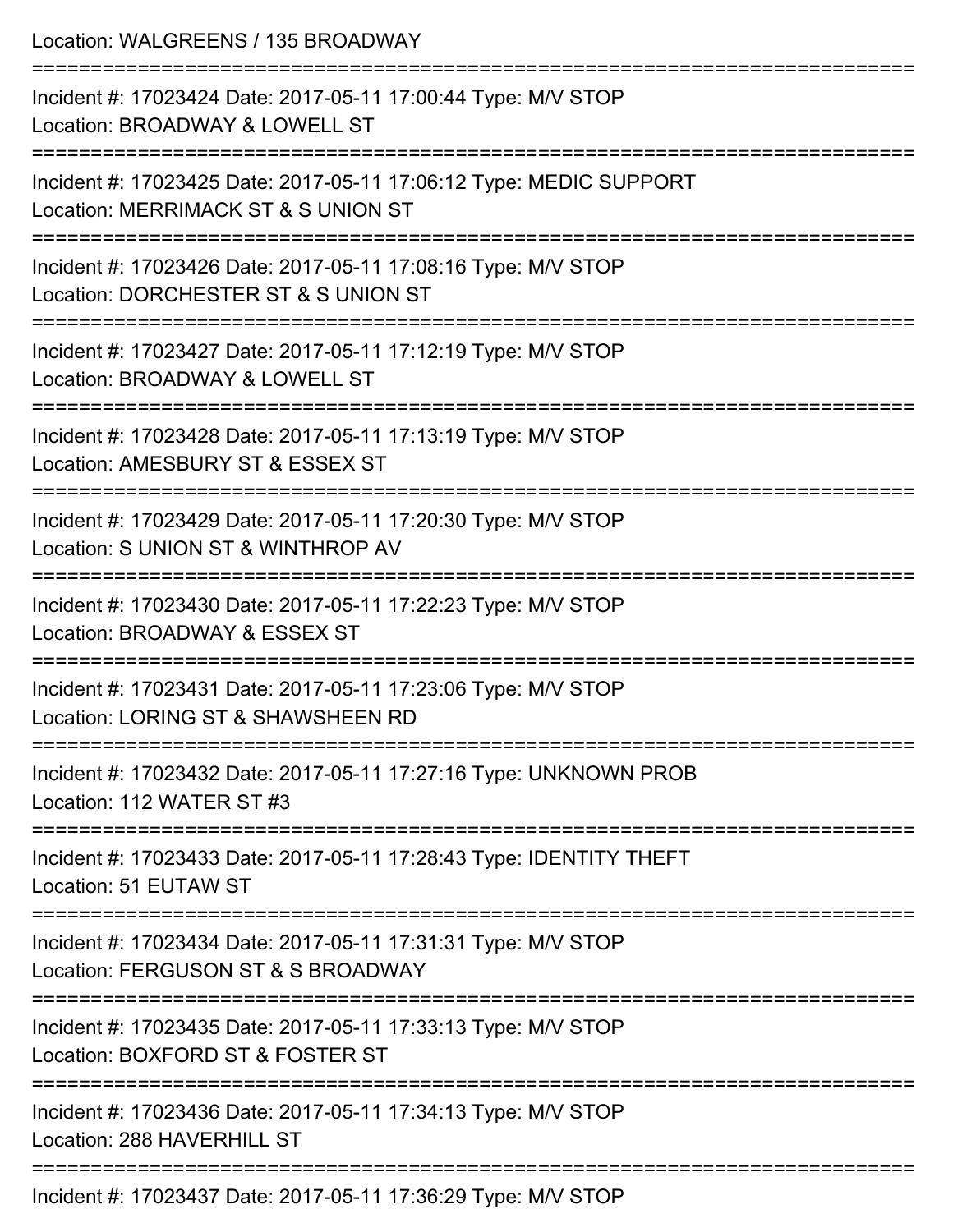| Incident #: 17023438 Date: 2017-05-11 17:38:37 Type: M/V STOP<br>Location: GORHAM ST & S BROADWAY      |
|--------------------------------------------------------------------------------------------------------|
| Incident #: 17023439 Date: 2017-05-11 17:38:52 Type: M/V STOP<br>Location: 1 CANAL ST                  |
| Incident #: 17023440 Date: 2017-05-11 17:39:53 Type: M/V STOP<br>Location: EXETER ST & WINTHROP AV     |
| Incident #: 17023441 Date: 2017-05-11 17:40:55 Type: M/V STOP<br>Location: S BROADWAY & SHAW ST        |
| Incident #: 17023442 Date: 2017-05-11 17:41:25 Type: NEIGHBOR PROB<br>Location: 77 GROTON ST FL 1      |
| Incident #: 17023443 Date: 2017-05-11 17:42:09 Type: M/V STOP<br>Location: 288 HAVERHILL               |
| Incident #: 17023444 Date: 2017-05-11 17:43:09 Type: M/V STOP<br>Location: FERGUSON ST & S BROADWAY    |
| Incident #: 17023445 Date: 2017-05-11 17:45:37 Type: M/V STOP<br>Location: LASALLE AV & S BROADWAY     |
| Incident #: 17023446 Date: 2017-05-11 17:48:13 Type: M/V STOP<br>Location: BIG N' BEEFY / 415 BROADWAY |
| Incident #: 17023447 Date: 2017-05-11 17:49:42 Type: M/V STOP<br>Location: S UNION ST & WINTHROP AV    |
| Incident #: 17023448 Date: 2017-05-11 17:50:36 Type: M/V STOP<br>Location: CORBETT RD & MT VERNON ST # |
| Incident #: 17023449 Date: 2017-05-11 17:51:08 Type: M/V STOP<br>Location: FERGUSON ST & S BROADWAY    |
| Incident #: 17023450 Date: 2017-05-11 17:54:49 Type: M/V STOP<br>Location: MADISON ST & MT VERNON ST   |
| Incident #: 17023451 Date: 2017-05-11 17:55:52 Type: M/V STOP                                          |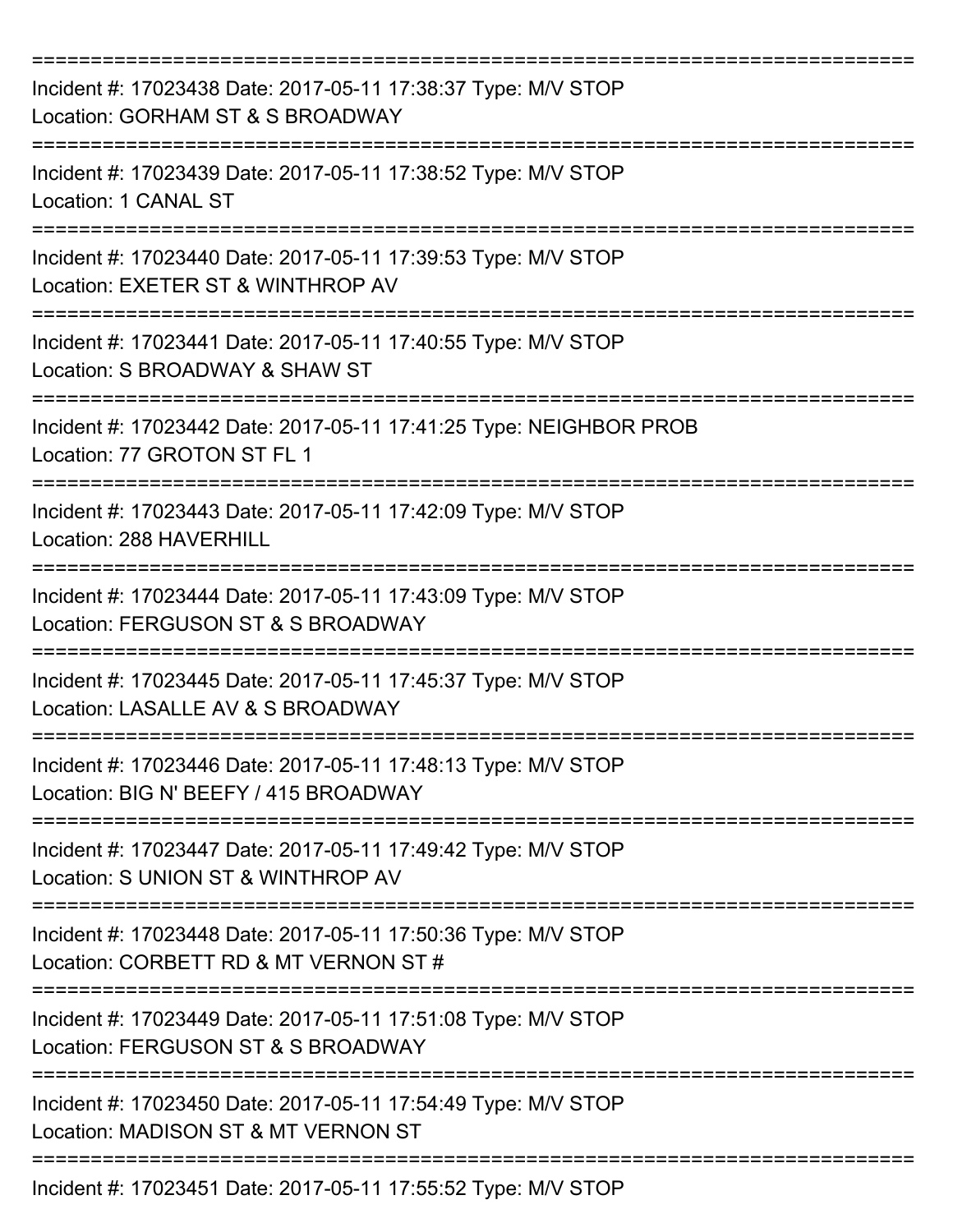| Incident #: 17023452 Date: 2017-05-11 17:56:13 Type: M/V STOP<br>Location: 355 PARK ST                  |
|---------------------------------------------------------------------------------------------------------|
| Incident #: 17023453 Date: 2017-05-11 18:02:13 Type: M/V STOP<br>Location: BERKELEY ST & KNOX ST        |
| Incident #: 17023454 Date: 2017-05-11 18:02:47 Type: M/V STOP<br>Location: BOXFORD ST & WINTHROP AV     |
| Incident #: 17023455 Date: 2017-05-11 18:13:01 Type: M/V STOP<br>Location: 373 COMMON ST                |
| Incident #: 17023456 Date: 2017-05-11 18:16:31 Type: GENERAL SERV<br>Location: 3 RESERVOIR DR #2 REAR   |
| Incident #: 17023457 Date: 2017-05-11 18:20:45 Type: M/V STOP<br>Location: LAWRENCE ST & PARK ST        |
| Incident #: 17023458 Date: 2017-05-11 18:25:53 Type: EXTRA SURVEIL<br>Location: 279 PARK ST             |
| Incident #: 17023459 Date: 2017-05-11 18:26:28 Type: M/V STOP<br>Location: FRANKLIN ST & METHUEN ST     |
| Incident #: 17023460 Date: 2017-05-11 18:36:30 Type: M/V STOP<br>Location: BEACON ST & MT VERNON ST     |
| Incident #: 17023461 Date: 2017-05-11 18:40:55 Type: M/V STOP<br>Location: MT VERNON ST & SPARKLE DR    |
| Incident #: 17023462 Date: 2017-05-11 18:53:10 Type: M/V STOP<br>Location: CRESTWOOD CIR & MT VERNON ST |
| Incident #: 17023463 Date: 2017-05-11 18:54:41 Type: NOISE ORD<br>Location: 161 ARLINGTON ST            |
| Incident #: 17023464 Date: 2017-05-11 18:55:15 Type: IDENTITY THEFT<br>Location: 83 HAWLEY ST           |
| Incident #: 17023465 Date: 2017-05-11 19:02:57 Type: M/V STOP                                           |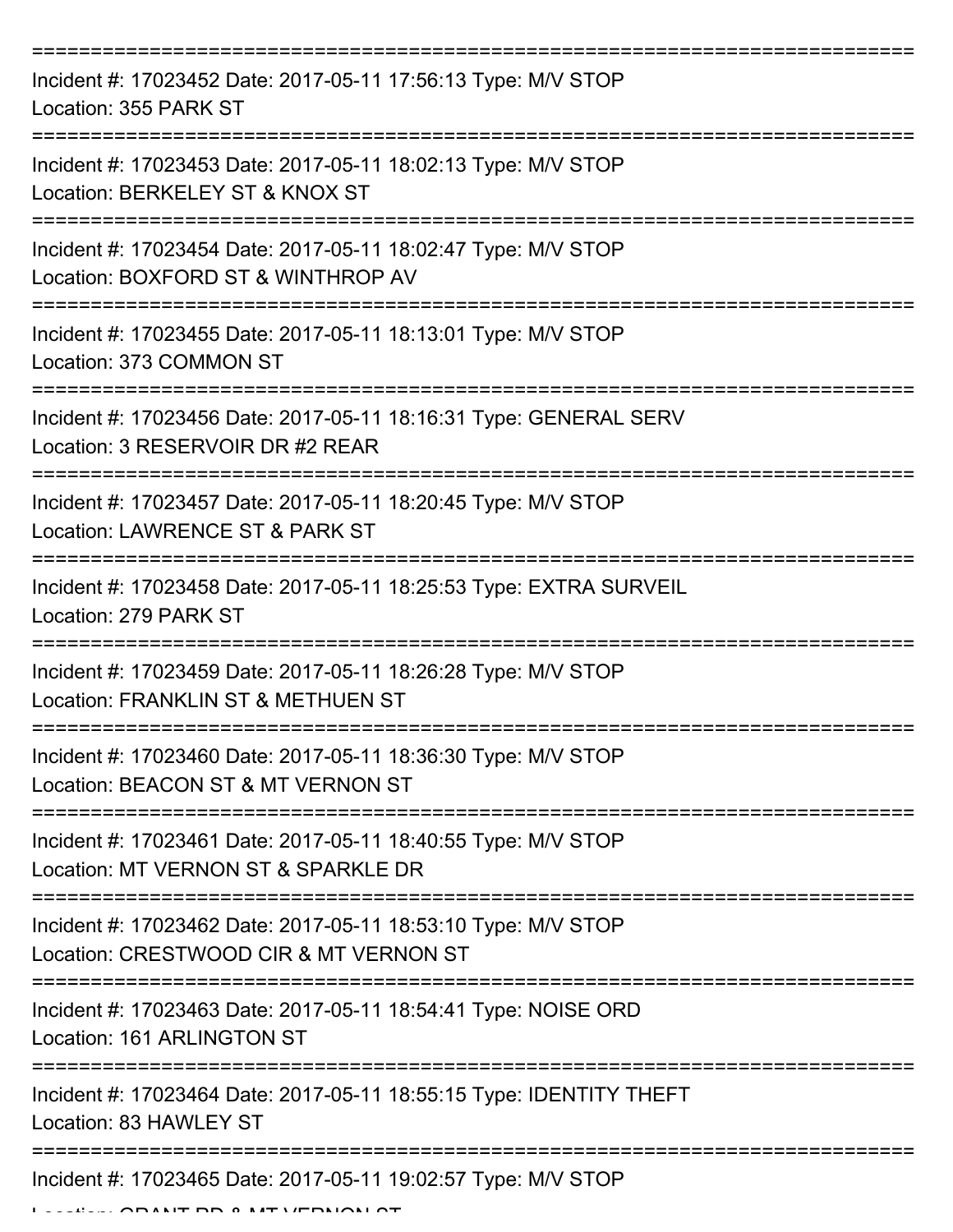| Incident #: 17023466 Date: 2017-05-11 19:03:44 Type: MV/BLOCKING<br>Location: 35 SARGENT ST                                  |
|------------------------------------------------------------------------------------------------------------------------------|
| Incident #: 17023467 Date: 2017-05-11 19:18:45 Type: M/V STOP<br>Location: BEACON ST & MT VERNON ST                          |
| Incident #: 17023468 Date: 2017-05-11 19:28:11 Type: IDENTITY THEFT<br>Location: 9 MORTON ST                                 |
| Incident #: 17023469 Date: 2017-05-11 19:35:49 Type: M/V STOP<br>Location: HAMLET ST & JEFFERSON ST                          |
| Incident #: 17023470 Date: 2017-05-11 19:51:01 Type: DRUG VIO<br>Location: 18 TOWER HILL ST                                  |
| Incident #: 17023471 Date: 2017-05-11 19:51:03 Type: GENERAL SERV<br>Location: 12 PERE MARQUETTE AV                          |
| Incident #: 17023472 Date: 2017-05-11 20:04:43 Type: M/V STOP<br>Location: MARKET ST & TEMPLE ST                             |
| Incident #: 17023473 Date: 2017-05-11 20:08:45 Type: MAL DAMAGE<br>Location: 147 ANDOVER ST                                  |
| Incident #: 17023474 Date: 2017-05-11 20:25:07 Type: SUS PERS/MV<br>Location: 479 HAVERHILL ST                               |
| Incident #: 17023475 Date: 2017-05-11 20:44:11 Type: INVEST CONT<br>Location: 72 ABBOTT ST FL 2                              |
| ==========================<br>Incident #: 17023476 Date: 2017-05-11 21:05:14 Type: SUICIDE ATTEMPT<br>Location: 505 BROADWAY |
| Incident #: 17023477 Date: 2017-05-11 21:14:59 Type: SEX OFF. PAST<br>Location: 564 ANDOVER ST                               |
| Incident #: 17023478 Date: 2017-05-11 21:23:00 Type: DISORDERLY<br>Location: 80 PARK ST FL 1                                 |
| Incident #: 17023479 Date: 2017-05-11 21:30:39 Type: SUS PERS/MV                                                             |

Location: HAMPSHIRE ST & LOWELL ST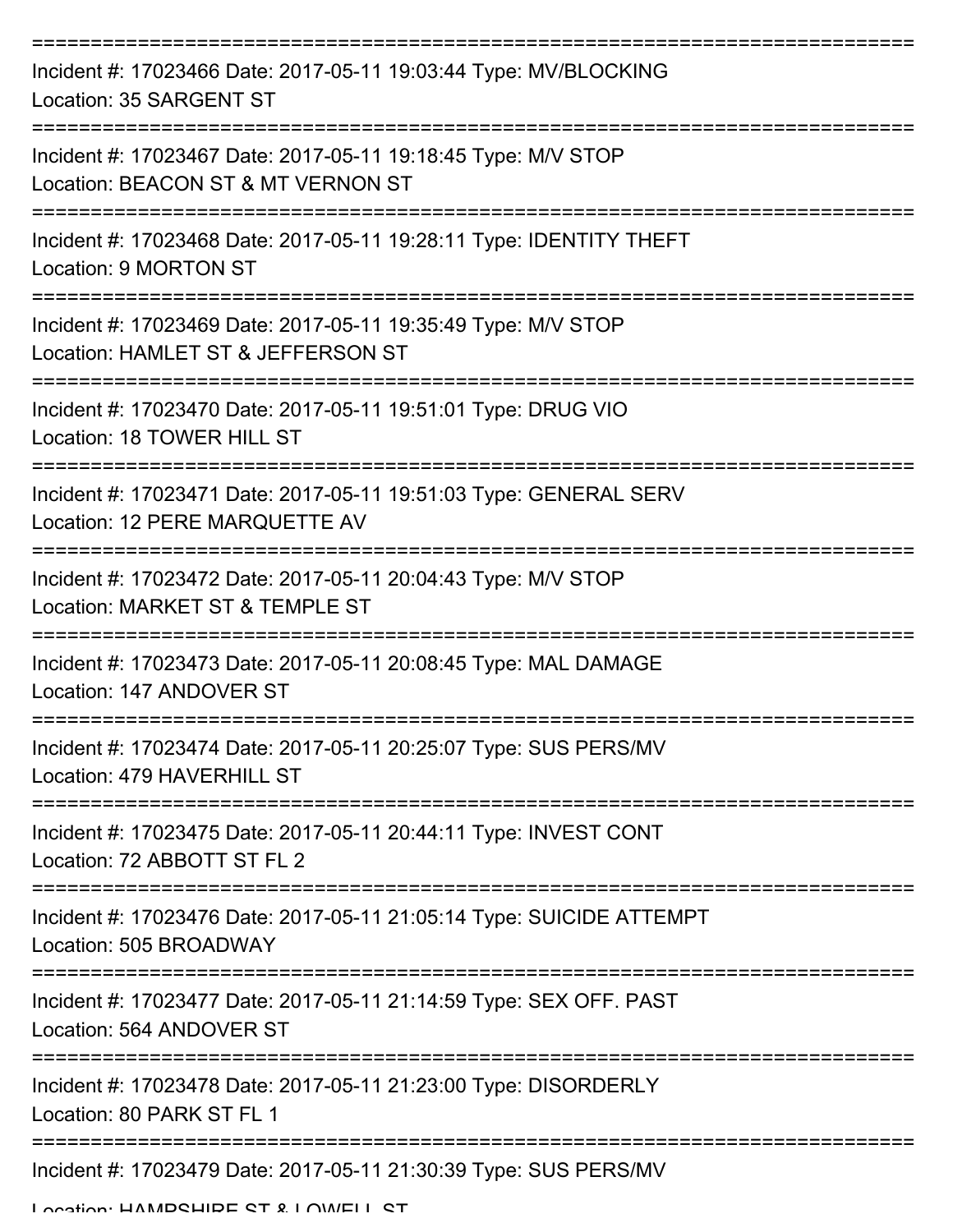| Incident #: 17023480 Date: 2017-05-11 21:40:52 Type: SHOTS FIRED<br>Location: 40 WILLOW ST                                      |
|---------------------------------------------------------------------------------------------------------------------------------|
| Incident #: 17023481 Date: 2017-05-11 22:06:01 Type: M/V STOP<br>Location: 205 BROADWAY                                         |
| Incident #: 17023482 Date: 2017-05-11 22:13:12 Type: M/V STOP<br>Location: BROADWAY & HAVERHILL ST                              |
| Incident #: 17023483 Date: 2017-05-11 22:14:05 Type: M/V STOP<br>Location: 206 BROADWAY                                         |
| Incident #: 17023484 Date: 2017-05-11 22:18:25 Type: TOW/REPOSSED<br>Location: 78 SARATOGA ST                                   |
| Incident #: 17023485 Date: 2017-05-11 22:22:47 Type: M/V STOP<br>Location: BROADWAY & WATER ST                                  |
| Incident #: 17023486 Date: 2017-05-11 22:25:30 Type: NOISE ORD<br>Location: 105 HANCOCK ST                                      |
| Incident #: 17023487 Date: 2017-05-11 22:28:08 Type: SUS PERS/MV<br>Location: 40 WILLOW ST                                      |
| Incident #: 17023488 Date: 2017-05-11 22:45:14 Type: SUS PERS/MV<br><b>Location: JACKSON TER</b>                                |
| :===================<br>Incident #: 17023489 Date: 2017-05-11 22:48:11 Type: MEDIC SUPPORT<br>Location: 212 BOXFORD ST #1 RIGHT |
| Incident #: 17023490 Date: 2017-05-11 22:50:58 Type: UNWANTEDGUEST<br>Location: 80 WINTHROP AV                                  |
| Incident #: 17023491 Date: 2017-05-11 23:04:31 Type: FIGHT<br>Location: HAVERHILL ST & LAWRENCE ST                              |
| Incident #: 17023492 Date: 2017-05-11 23:20:55 Type: NOISE ORD<br>Location: 56 SALEM ST                                         |
| Incident #: 17023493 Date: 2017-05-11 23:27:38 Type: MEDIC SUPPORT<br>Location: 117 BOWDOIN ST                                  |